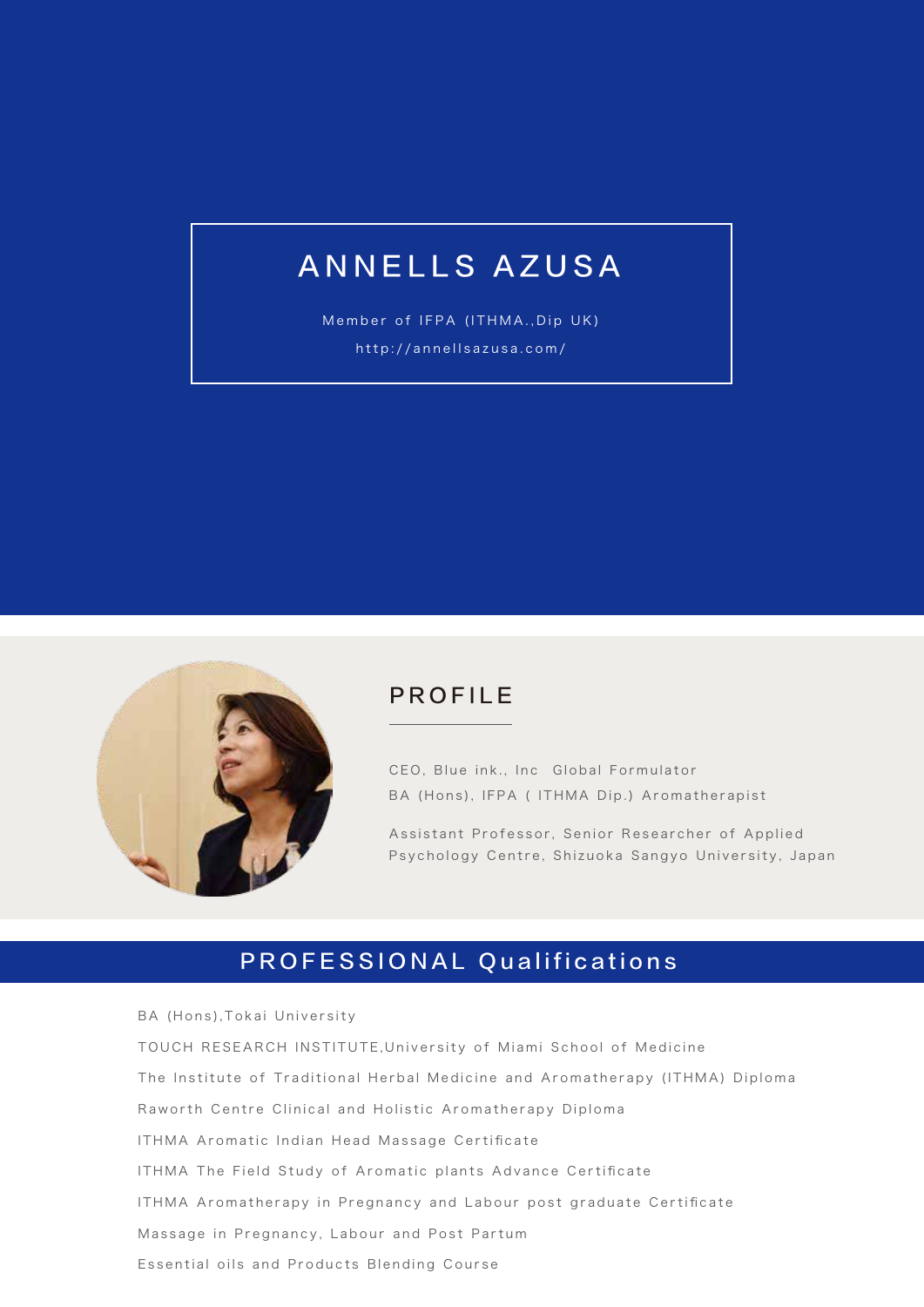#### HISTORY

Azusa graduated from Tokai University in 1996 with a degree in Sports Psychology and is a licensed physical education instructor. In 1998 she went on to study at the Institute of Traditional Herbal Medicine and Aromatherapy in the U.K. Upon completing the diploma, she developed her unique expertise and technique in pregnancy care with advanced courses including, aromatherapy care during pregnancy and reflexology, and baby massage.

After returning to Japan in 2000, Azusa decided she needed more hands on experience to treat patients in addition to academic qualification. She started to do special pregnancy and labour massage treatments, and also provide aromatherapy ante-natal and post-natal care in maternity units in Japan. In addition she' s also advised how to care for patients using aromatherapy in palliative, internal medicine, surgical and dermatology units in hospitals.

Azusa established an educational institute to teach the aromatherapy specialists in 2002. She has taught general aromatherapy principles, specialized in pregnancy and labour, and essential oils formulation and chemistry in aromatherapy schools in Tokyo and Shizuoka Sango University. Many of the course graduates are working in various hospital units, or work as professional aromatherapists running their own treatment rooms.

In 2001, she established aromatherapy treatment rooms specializing in pregnancy care while continuing to provide support at gynecological clinics. Azusa also acted as a consultant on aromatherapy products, product development, and wrote articles for newspapers and magazines. She continues to train and study, visiting farms at harvest time when essential oil is distilled. Azusa was chosen to formulate an exclusive scent used in the Japan premiere of the Perfume: The Story of a Murderer in 2007. In the same year, she opened two treatment rooms, including on in the Aromatique shop in Tokyo' s prestigious Midtown shopping complex, offering services including customized blended oils. In Oct 2007, she established a relaxation room in Senri Rehabilitation Hospital in Osaka, where complementary treatments such as aromatherapy are used as part of the rehabilitation programme, to promote care and recovery. Every summer since then, Azusa organizes lavender harvest and distillation experience tours for students on farm in Hokkaido producing some of her Reserve label lavender essential oil without use of chemicals.

In 2008, Azusa provided aromatherapy treatments for Japan's 49er dinghy racing team at the Beijing Olympic Games.

Since June, 2009 Azusa has been regularly publishing articles on aromatherapy and complementary medicine for the Web magazine OPENERS. Azusa was contracted to set up the organic aromatherapy and treatment salon at ʻbe my self' which opened in Tokyo' s Meguro district in October of that year.' be my self' offers original blended oils, skincare products, treatments etc. Azusa is in demand for both personal consultation on scents by musicians and artists and on sourcing and developing essential-oils related products for a major Japanese cosmetics company, as well as other commercial collaborative projects.

Since 2010, Azusa has become Jasmin Aromatique Institute Executive Principal and Global formulator and formulating essential oils for Jasmin skincare and Koala baby products as well as managing director of aromatherapy division.

Azusa is married with a young son.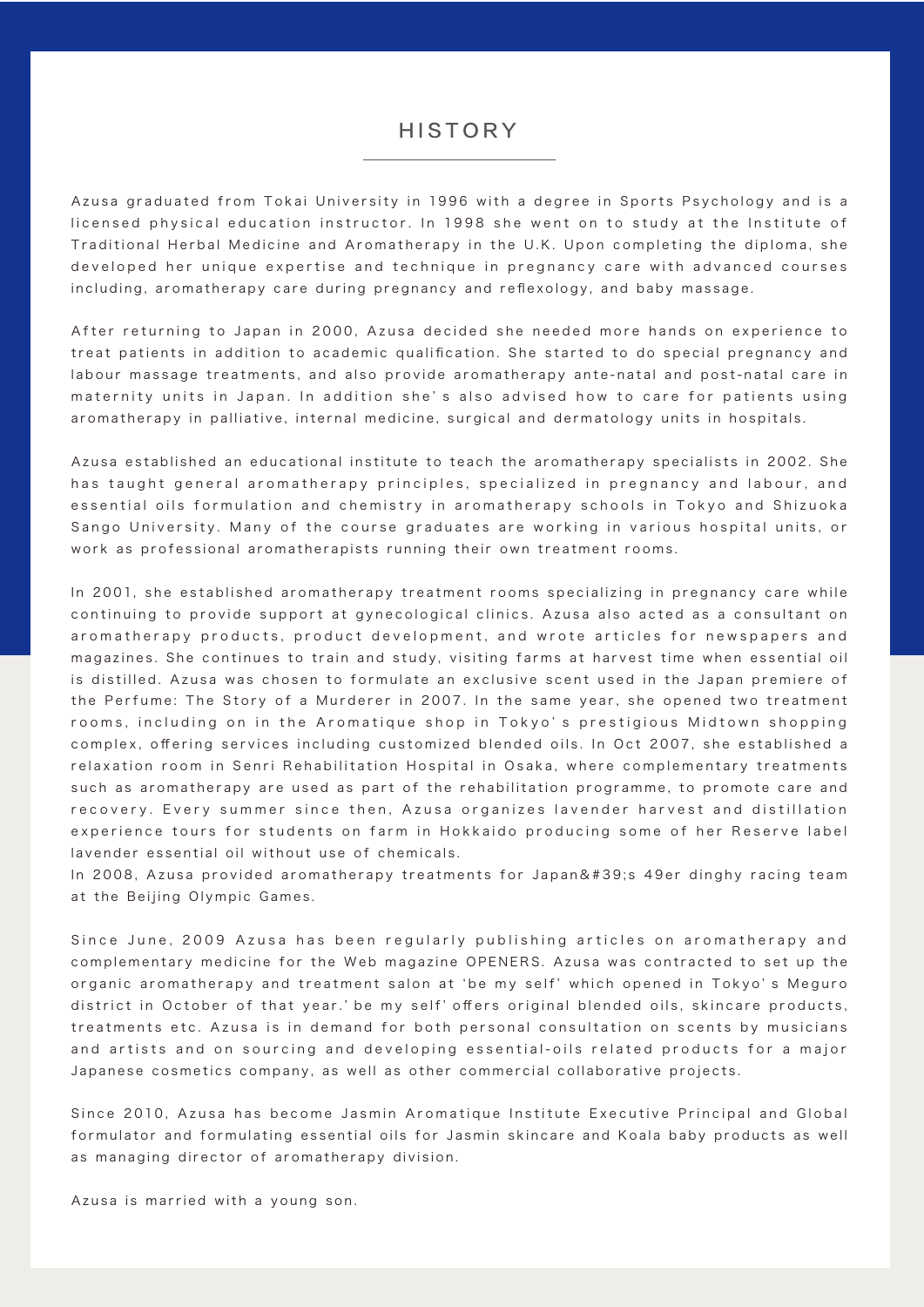## PUBLISHING



#### Essential Oil Formulation Book

誰も教えてくれなかった精油のブレンド学

どこのスクールも教えなかった「本当の精油」と「ブレンドの秘密」 を、精油ブレンディングの第一人者が 初公開。

また著者が世界中の精油生産地で撮影してきた、貴重な「精油の 生まれる前 = 植物」写真をカラーで紹介。アロマセラピーの醍醐味 である「ブレンド」という技術をスキルアップできる、アロマセラ ピービギナーだけでなくプロのアロマセラピストも「精油ってそう だったのか ! 」と感嘆する 1 冊。

Price:¥1,728 Page: 240 pages Publisher: BAB.,Japan Published by: 2013/5/24



#### Maternity Aromatherapy Complete Book

マタニティアロマセラピーコンプリートブック

精油、トリートメント、解剖生理学、ベビーケア。"妊娠と出産"に 関わるアロマセラピーに必要なスキルを網羅した完全読本。数々 の著名人にマタニティケアを行うなど、数千件の臨床例を持つ第 一人者が 、その知識と技 術を余すことなく公開します。

価格: 2,700円 (税込) 単行本 : 240 ページ 出版社 : BAB ジャパン 発 売日: 2 014 /10 / 27

2016 年夏 新著出版予定

2016, July New Book Coming 「Aromatherapy Basic Complete Book」 300 pages, all color.